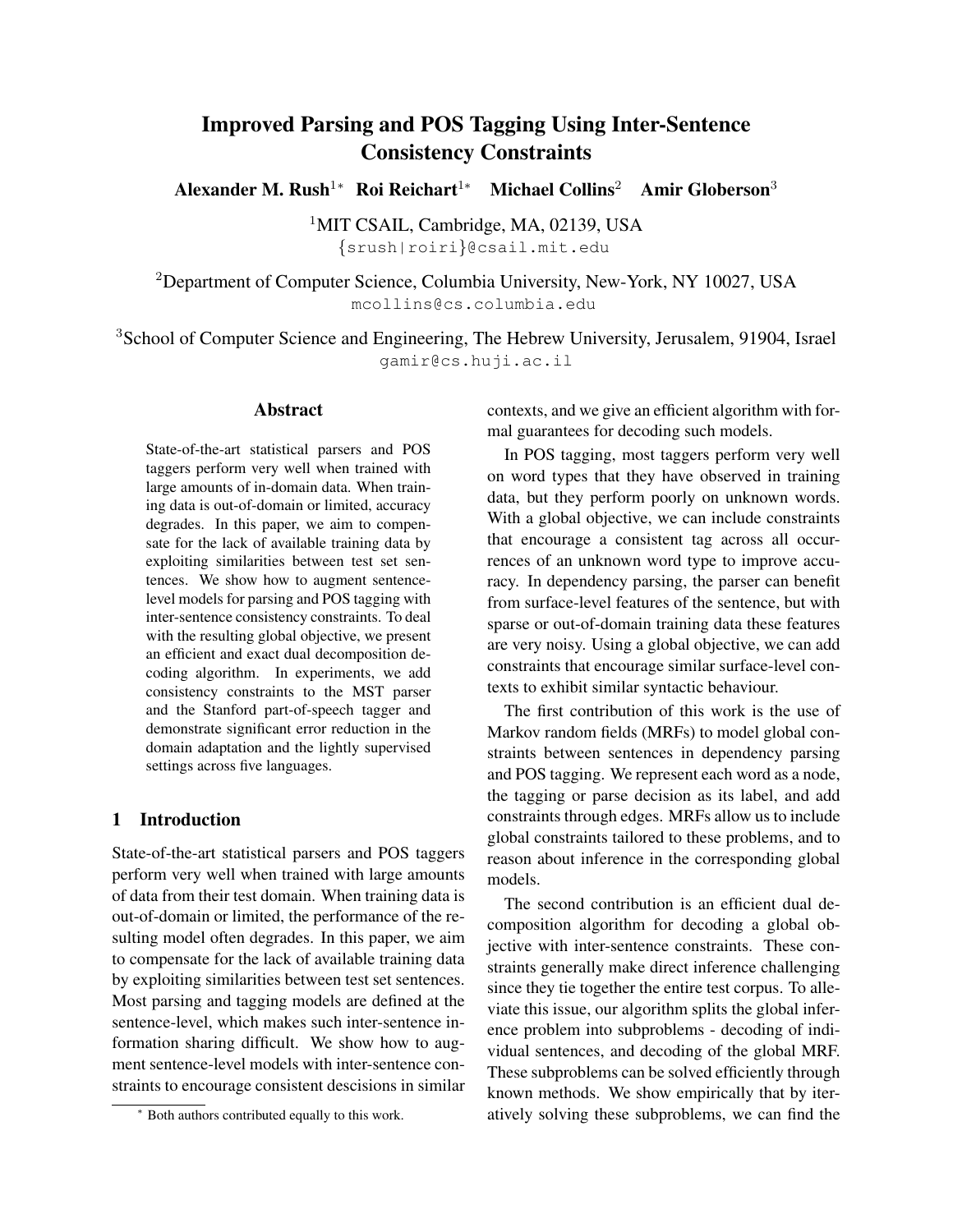exact solution to the global model.

We experiment with domain adaptation and lightly supervised training. We demonstrate that global models with consistency constraints can improve upon sentence-level models for dependency parsing and part-of-speech tagging. For domain adaptation, we show an error reduction of up to 7.7% when adapting the second-order projective MST parser (McDonald et al., 2005) from newswire to the QuestionBank domain. For lightly supervised learning, we show an error reduction of up to 12.8% over the same parser for five languages and an error reduction of up to 10.3% over the Stanford trigram tagger (Toutanova et al., 2003) for English POS tagging. The algorithm requires, on average, only 1.7 times the costs of sentence-level inference and finds the exact solution on the vast majority of sentences.

# 2 Related Work

Methods that combine inter-sentence information with sentence-level algorithms have been applied to a number of NLP tasks. The most similar models to our work are skip-chain CRFs (Sutton and Mccallum, 2004), relational markov networks (Taskar et al., 2002), and collective inference with symmetric clique potentials (Gupta et al., 2010). These models use a linear-chain CRF or MRF objective modified by potentials defined over pairs of nodes or clique templates. The latter model makes use of Lagrangian relaxation. Skip-chain CRFs and collective inference have been applied to problems in IE, and RMNs to named entity recognition (NER) (Bunescu and Mooney, 2004). Finkel et al. (2005) also integrated non-local information into entity annotation algorithms using Gibbs sampling.

Our model can be applied to a variety of off-theshelf structured prediction models. In particular, we focus on dependency parsing which is characterized by a more complicated structure compared to the IE tasks addressed by previous work.

Another line of work that integrates corpus-level declarative information into sentence-level models includes the posterior regularization (Ganchev et al., 2010; Gillenwater et al., 2010), generalized expectation (Mann and McCallum, 2007; Mann and Mc-Callum, ), and Bayesian measurements (Liang et al., 2009) frameworks. The power of these methods has been demonstrated for a variety of NLP tasks, such as unsupervised and semi-supervised POS tagging and parsing. The constraints used by these works differ from ours in that they encourage the posterior label distribution to have desired properties such as sparsity (e.g. a given word can take a small number of labels with a high probability). In addition, these methods use global information during training as opposed to our approach which applies test-time inference global constraints.

The application of dual decomposition for inference in MRFs has been explored by Wainwright et al. (2005), Komodakis et al. (2007), and Globerson and Jaakkola (2007). In NLP, Rush et al. (2010) and Koo et al. (2010) applied dual decomposition to enforce agreement between different sentence-level algorithms for parsing and POS tagging. Work on dual decomposition for NLP is related to the work of Smith and Eisner (2008) who apply belief propagation to inference in dependency parsing, and to constrained conditional models (CCM) (Roth and Yih, 2005) that impose inference-time constraints through an ILP formulation.

Several works have addressed semi-supervised learning for structured prediction, suggesting objectives based on the max-margin principles (Altun and Mcallester, 2005), manifold regularization (Belkin et al., 2005), a structured version of co-training (Brefeld and Scheffer, 2006) and an entropy-based regularizer for CRFs (Wang et al., 2009). The complete literature on domain adaptation is beyond the scope of this paper, but we refer the reader to Blitzer and Daume (2010) for a recent survey.

Specifically for parsing and POS tagging, selftraining (Reichart and Rappoport, 2007), co-training (Steedman et al., 2003) and active learning (Hwa, 2004) have been shown useful in the lightly supervised setup. For parser adaptation, self-training (McClosky et al., 2006; McClosky and Charniak, 2008), using weakly annotated data from the target domain (Lease and Charniak, 2005; Rimell and Clark, 2008), ensemble learning (McClosky et al., 2010), hierarchical bayesian models (Finkel and Manning, 2009) and co-training (Sagae and Tsujii, 2007) achieve substantial performance gains. For a recent survey see Plank (2011). Constraints similar to those we use for POS tagging were used by Subramanya et al. (2010) for POS tagger adaptation.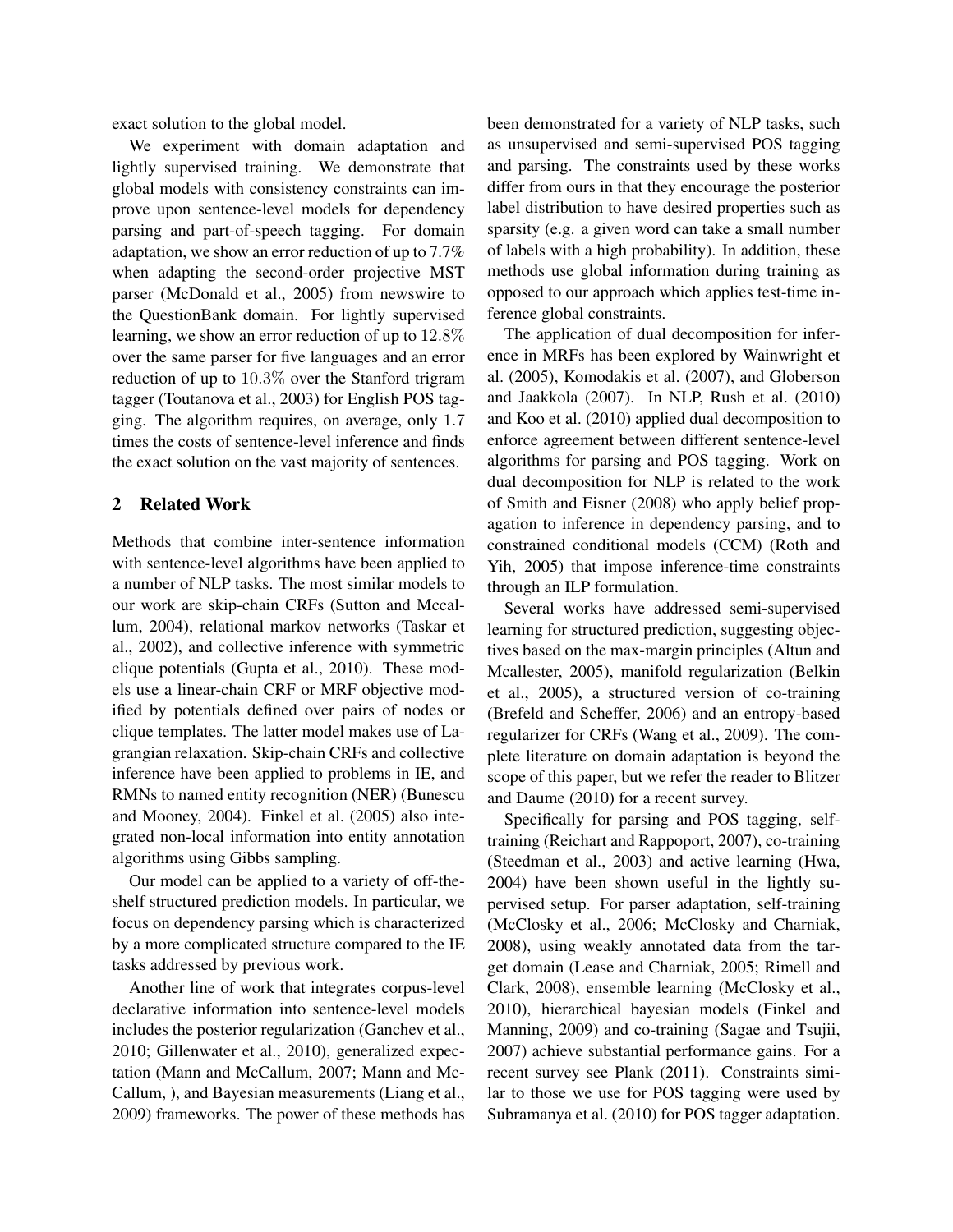Their work, however, does not show how to decode a global, corpus-level, objective that enforces these constraints, which is a major contribution of this paper.

Inter-sentence syntactic consistency has been explored in the psycholinguistics and NLP literature. Phenomena such as parallelism and syntactic priming – the tendency to repeat recently used syntactic structures – have been demonstrated in human language corpora (e.g. WSJ and Brown) (Dubey et al., 2009) and were shown useful in generative and discriminative parsers (e.g. (Cheung and Penn, 2010)). We complement these works, which focus on consistency between consecutive sentences, and explore corpus level consistency.

# 3 Structured Models

We begin by introducing notation for sentencelevel dependency parsing as a structured prediction problem. The goal of dependency parsing is to find the best parse y for a tagged sentence  $x =$  $(w_1/t_1, \ldots, w_n/t_n)$  with words w and POS tags t. Define the *index set* for dependency parsing as

 $\mathcal{I}(x) = \{(m, h) : m \in \{1 \dots n\},\}$  $h \in \{0 \dots n\}, m \neq h\}$ 

where  $h = 0$  represents the root word. A dependency parse is a vector  $y = \{y(m, h) : (m, h) \in$  $\mathcal{I}(x)$  where  $y(m, h) = 1$  if m is a modifier of the head word h. We define the set  $\mathcal{Y}(x) \subset \{0,1\}^{|\mathcal{I}(x)|}$ to be the set of all valid dependency parses for a sentence  $x$ . In this work, we use projective dependency parses, but the method also applies to the set of nonprojective parse trees.

Additionally, we have a scoring function  $f$ :  $\mathcal{Y}(x) \to \mathbb{R}$ . The optimal parse  $y^*$  for a sentence x is given by,  $y^* = \arg \max_{y \in \mathcal{Y}(x)} f(y)$ . This sentencelevel decoding problem can often be solved efficiently. For example in commonly used projective dependency parsing models (McDonald et al., 2005), we can compute  $y^*$  efficiently using variants of the Viterbi algorithm.

For this work, we make the assumption that we have an efficient algorithm to find the argmax of

$$
f(y) + \sum_{(m,h)\in\mathcal{I}(x)} u(m,h)y(m,h) = f(y) + u \cdot y
$$

where u is a vector in  $\mathbb{R}^{|\mathcal{I}(x)|}$ . In practice, u will be a vector of Lagrange multipliers associated with the dependencies of  $y$  in our dual decomposition algorithm given in Section 6.

We can construct a very similar setting for POS tagging where the goal is to find the best tagging y for a sentence  $x = (w_1, \ldots, w_n)$ . We skip the formal details here.

We next introduce notation for Markov random fields (MRFs) (Koller and Friedman, 2009). An MRF consists of an undirected graph  $G = (V, E)$ , a set of possible labels for each node  $L_i$  for  $i \in$  $\{1, \ldots, |V|\}$ , and a scoring function g. The index set for MRFs is

$$
\mathcal{I}^{\text{MRF}} = \{ (i, l) : i \in \{1 \dots |V|\}, l \in L_i \}
$$
  

$$
\cup \{ ((i, j), l_i, l_j) : (i, j) \in E, l_i \in L_i, l_j \in L_j \}
$$

A label assignment in the MRF is a binary vector z with  $z(i, l) = 1$  if the label l is selected at node i and  $z((i, j), l_i, l_j) = 1$  if the labels  $l_i, l_j$  are selected for the nodes  $i, j$ .

In applications such as parsing and POS tagging, some of the label assignments are not allowed. For example, in dependency parsing the resulting structure must be a tree. Consequently, if every node in the MRF corresponds to a word in a document and its label corresponds to the index of its head word, the resulting dependency structure for each sentence must be acyclic. The set of all valid label assignments (one label per node) is given by  $\mathcal{Z} \subset \{0,1\}^{|\mathcal{I}^{\text{MRF}}|}.$ 

We score label assignments in the MRF with a scoring function  $g : \mathcal{Z} \to \mathbb{R}$ . The best assignment  $z^*$  in an MRF is given by,  $z^* = \arg \max_{z \in \mathcal{Z}} g(z)$ . We focus on pairwise MRFs where this function  $q$  is a linear function of z whose parameters are denoted by  $\theta$ 

$$
g(z) = z \cdot \theta = \sum_{(i,l) \in \mathcal{I}^{\text{MRF}}} z(i,l)\theta(i,l) + \sum_{(i,j),l_i,l_j \in \mathcal{I}^{\text{MRF}}} z((i,j),l_i,l_j)\theta((i,j),l_i,l_j)
$$

As in parsing, we make the assumption that we have an efficient algorithm to find the argmax of

$$
g(z) + \sum_{(i,l) \in \mathcal{I}^{\text{MRF}}(x)} u(i,l)z(i,l)
$$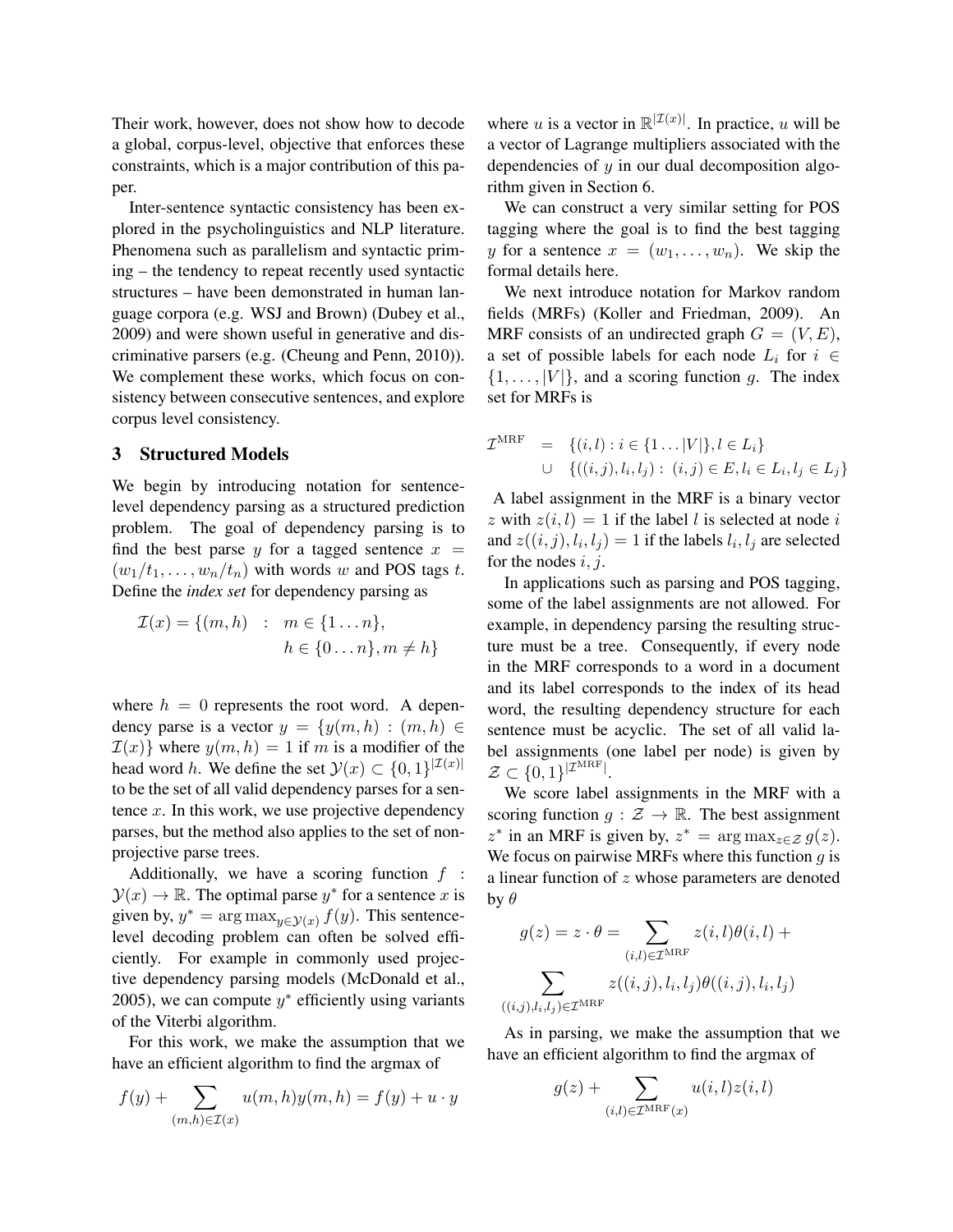

Figure 1: An example constraint from dependency parsing. The black nodes are modifiers observed in the training data. Each gray node corresponds to a possible modifier in the test corpus. The constraint applies to all modifiers in the context  $DT$  JJ. The white node corresponds to the consensus POS tag of the head word of these modifiers.

#### 4 A Parsing Example

In this section we give a detailed example of global constraints for dependency parsing. The aim is to construct a global objective that encourages similar contexts across the corpus to exhibit similar syntactic behaviour. We implement this objective using an MRF with a node for each word in the test set. The label of each node is the index of the word it modifies. We add edges to this MRF to reward consistency among similar contexts. Furthermore, we add nodes with a fixed label to incorporate contexts seen in the training data.

Specifically, we say that the context of a word is its POS tag and the POS tags of some set of the words around it. We expand on this notion of context in Section 8; for simplicity we assume here that the context includes only the previous word's POS tag. Our constraints are designed to bias words in the same context to modify words with similar POS tags.

Figure 1 shows a global MRF over a small parsing example with one training sentence and two test sentences. The MRF contains a node associated with each word instance, where the label of the node is the index of the word it modifies. In this corpus, the context DT JJ appears once in training and twice in testing. We hope to choose head words with similar POS tags for these two test contexts biased by the observed training context.

More concretely, for each context  $c \in$  $\{1, \ldots, C\}$ , we have a set  $S_c$  of associated word indices  $(s, m)$  that appear in the context, where  $s$  is a sentence index and  $m$  is a position in that sentence. For instance, in our example  $S_1 = \{(1,2), (2,4)\}\)$  consists of all positions in the test set where we see JJ preceded by DT. Futhermore, we have a set  $O_c$  of indices  $(s, m, TR)$ of observed instances of the context in the training data where TR denotes a training index. In our example  $O_1 = \{(1, 4, TR)\}\)$  consists of the one training instance. We associate each word instance with a single context  $c$ .

We then define our MRF to include one consensus node for each set  $S_c$  as well as a word node for each instance in the set  $S_c \cup O_c$ . Thus the set of variables corresponds to  $V = \{1, ..., C\} \cup (\bigcup_{c=1}^{C} S_c \cup O_c).$ Additionally, we include an edge from each node  $i \in S_c \cup O_c$  to its consensus node  $c, E = \{(i, c) : c \in$  $\{1,\ldots,C\}, i \in S_c \cup O_c\}$ . The word nodes from  $S_c$ have the label set of possible head indices  $L_{(s,m)} =$  $\{0, \ldots, n_s\}$  where  $n_s$  is the length of the sentence s. The observed nodes from  $O_c$  have a singleton label set  $L_{(s,m,TR)}$  with the observed index. The consensus nodes have the label set  $L_c = \mathcal{T} \cup \{NULL\}$ where  $T$  is the set of POS tags and the NULL symbol represents the constraint being turned off.

We can now define the scoring function  $g$  for this MRF. The scoring function aims to reward consistency among the head POS tag at each word and the consensus node

$$
\theta((i, c), l_i, l_c) = \begin{cases} \n\delta_1 & \text{if } pos(l_i) = l_c \\
\delta_2 & \text{if } pos(l_i) \text{ is close to } l_c \\
\delta_3 & l_c = \text{NULL} \\
0 & \text{otherwise}\n\end{cases}
$$

where *pos* maps a word index to its POS tag. The parameters  $\delta_1 \geq \delta_2 \geq \delta_3 \geq 0$  determine the bonus for identical POS tags, similar POS tags, and for turning off the constraint .

We construct a similar model for POS tagging. We choose sets  $T_c$  corresponding to the c'th unknown word type in the corpus. The MRF graph is identical to the parsing case with  $T_c$  replacing  $S_c$ and we no longer have  $O<sub>c</sub>$ . The label sets for the word nodes are now  $L_{(s,m)} = \mathcal{T}$  where the label is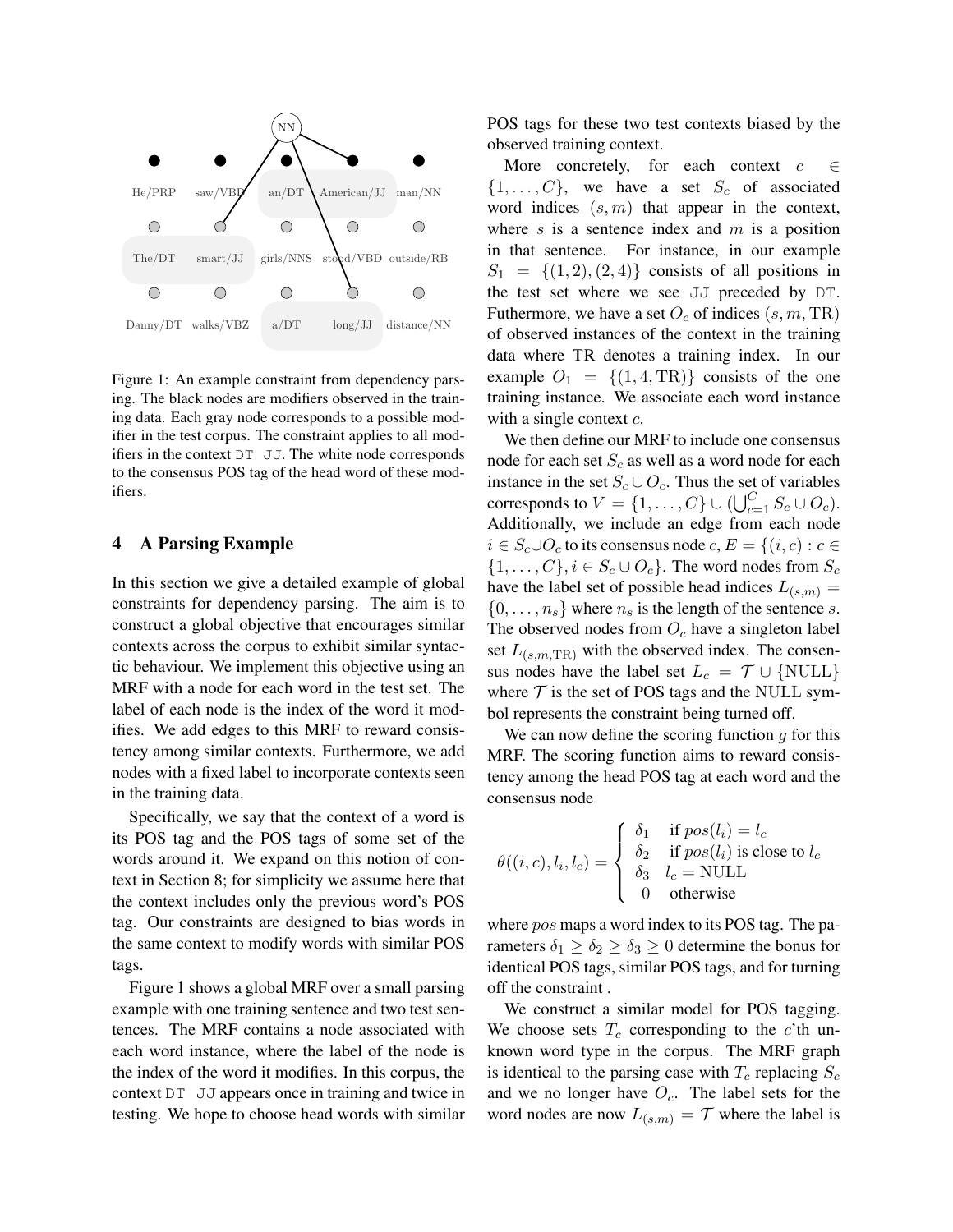the POS tag chosen at that word, and the label set for the consensus node is  $L_c = \mathcal{T} \cup \{NULL\}$ . We use the same scoring function as in parsing to enforce consistency between word nodes and the consensus node.

# 5 Global Objective

Recall the definition of sentence-level parsing, where the optimal parse  $y^*$  for a single sentence x under a scoring function f is given by:  $y^* =$  $\arg \max_{y \in \mathcal{Y}(x)} f(y)$ . We apply this objective to a set of sentences, specified by the tuple  $X =$  $(x_1, ..., x_r)$ , and the product of possible parses  $\mathcal{Y}(X) = \mathcal{Y}(x_1) \times \ldots \times \mathcal{Y}(x_r)$ . The sentence-level decoding problem is to find the optimal dependency parses  $Y^* = (Y_1^*, ..., Y_r^*) \in \mathcal{Y}(X)$  under a global objective

$$
Y^* = \underset{Y \in \mathcal{Y}(X)}{\arg \max} F(Y) = \underset{Y \in \mathcal{Y}(X)}{\arg \max} \sum_{s=1}^r f(Y_s)
$$

where  $F : \mathcal{Y}(X) \to \mathbb{R}$  is the global scoring function.

We now consider scoring functions where the global objective includes inter-sentence constraints. Objectives of this form will not factor directly into individual parsing problems; however, we can choose to write them as the sum of two convenient terms: (1) A simple sum of sentence-level objectives; and (2) A global MRF that connects the local structures.

For convenience, we define the following index set.

$$
\mathcal{J}(X) = \{(s, m, h): \quad s \in \{1, \dots, r\},\
$$

$$
(m, h) \in \mathcal{I}(x_s)\}
$$

This set enumerates all possible dependencies at each sentence in the corpus. We say the parses  $Y_s$ are consistent with a label assignment  $z$  if for all  $(s, m, h) \in \mathcal{J}(X)$  we have that  $z((s, m), h) =$  $Y_s(m, h)$ . In other words, the labels in z match the head words chosen in parse  $Y_s$ .

With this notation we can write the full global decoding objective as

$$
(Y^*, z^*) = \underset{Y \in \mathcal{Y}(X), z \in \mathcal{Z}}{\arg \max} \ F(Y) + g(z) \qquad (1)
$$

s.t.  $\forall (s, m, h) \in \mathcal{J}(X), \ z((s, m), h) = Y_s(m, h)$ 

Set 
$$
u^{(1)}(s, m, h) \leftarrow 0
$$
 for all  $(s, m, h) \in \mathcal{J}(X)$ \n**for**  $k = 1$  to  $K$  **do**\n
$$
z^{(k)} \leftarrow \arg \max_{z \in \mathcal{Z}} (g(z) + \sum_{z \in \mathcal{Z}} u^{(k)}(s, m, h)z((s, m), h))
$$
\n $(s, m, h) \in \mathcal{J}(X)$ \n $Y^{(k)} \leftarrow \arg \max_{Y \in \mathcal{Y}(X)} F(Y) - \sum_{Y \in \mathcal{Y}(X)} u^{(k)}(s, m, h)Y_s(m, h))$ \n**if**  $Y_s^{(k)}(m, h) = z^{(k)}((s, m), h)$ \n**if**  $Y_s^{(k)}(m, h) = z^{(k)}((s, m), h)$ \n**for all**  $(s, m, h) \in \mathcal{J}(X)$ \n**for all**  $(s, m, h) \in \mathcal{J}(X)$ ,\n $u^{(k+1)}(s, m, h) \leftarrow u^{(k)}(s, m, h) + \alpha_k(z^{(k)}((s, m), h) - Y_s^{(k)}(m, h))$ \n**return**  $(Y^{(K)}, z^{(K)})$ 

Figure 2: The global decoding algorithm for dependency parsing models.

The solution to this objective maximizes the local models as well as the global MRF, while maintaining consistency among the models. Specifically, the MRF we use in the experiments has a simple naive Bayes structure with the consensus node connected to all relevant word nodes.

The global objective for POS tagging has a similar form. As before we add a node to the MRF for each word in the corpus. We use the POS tag set as our labels for each of these nodes. The index set contains an element for each possible tag at each word instance in the corpus.

#### 6 A Global Decoding Algorithm

We now consider the decoding question: how to find the structure  $Y^*$  that maximizes the global objective. We aim for an efficient solution that makes use of the individual solvers at the sentence-level. For this work, we make the assumption that the graph chosen for the MRF has small tree-width, e.g. our naive Bayes constraints, and can be solved efficiently using dynamic programming.

Before we describe our dual decomposition algorithm, we consider the difficulty of solving the global objective directly. We have an efficient dynamic programming algorithm for solving dependency parsing at the sentence-level, and efficient algorithms for solving the MRF. It follows that we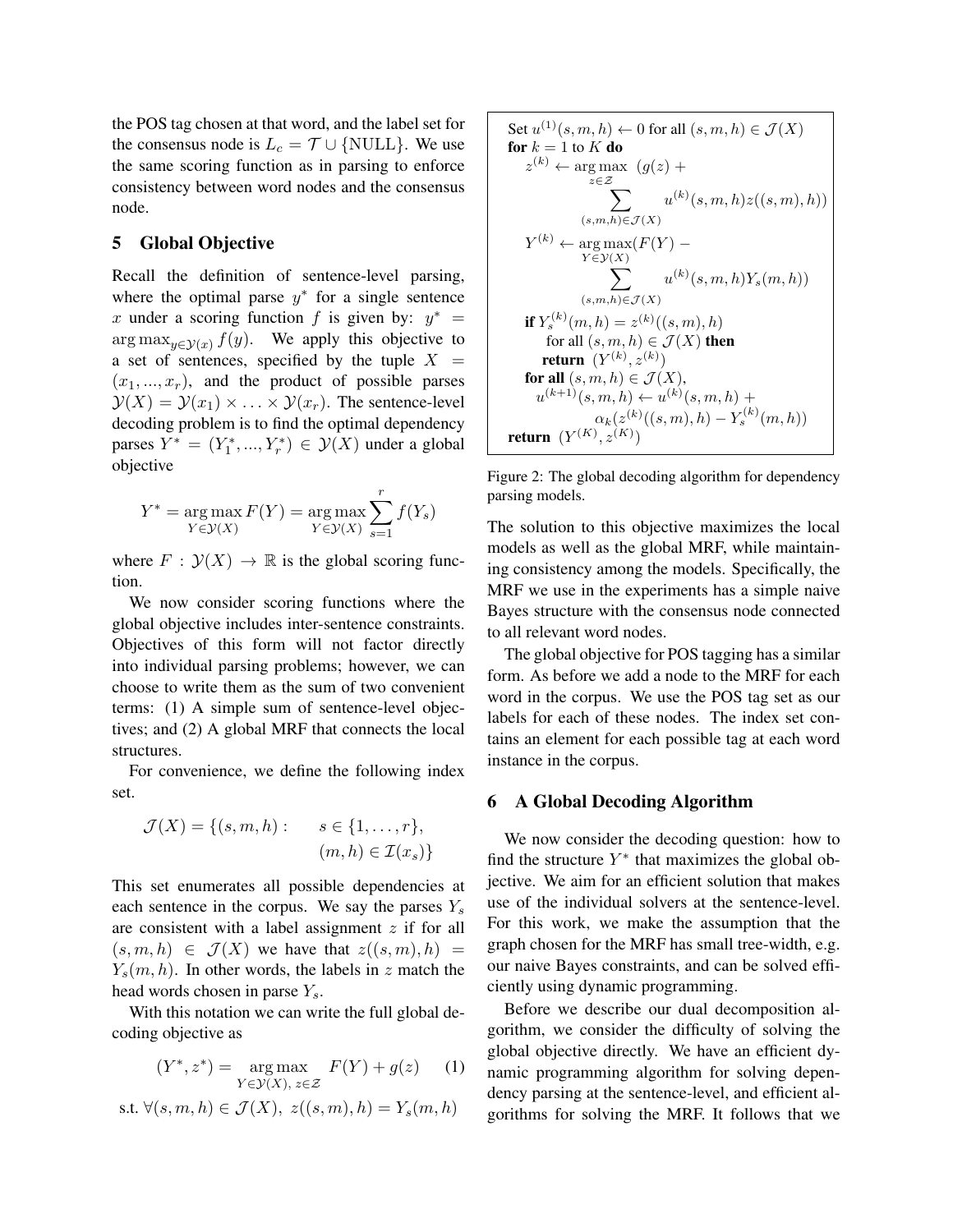could construct an intersected dynamic programming algorithm that maintains the product of states over both models. This algorithm is exact, but it is very inefficient. Solving the intersected dynamic program requires decoding simultaneously over the entire corpus, with an additional multiplicative factor for solving the MRF. On top of this cost, we need to alter the internal structure of the sentence-level models.

In contrast, we can construct a dual decomposition algorithm which is efficient, produces a certificate when it finds an exact solution, and directly uses the sentence-level parsing models. Considering again the global objective of equation 1, we note that the difficulty in decoding this objective comes entirely from the constraints  $z((s, m), h) = Y_s(m, h)$ . If these were not there, the problem would factor into two parts, an optimization of  $F$  over the test corpus  $\mathcal{Y}(X)$  and an optimization of g over possible MRF assignments  $Z$ . The first problem factors naturally into sentence-level parsing problems and the second can be solved efficiently given our assumptions on the MRF topology  $G$ .

Recent work has shown that a relaxation based on dual decomposition often produces an exact solution for such problems (Koo et al., 2010). To apply dual decomposition, we introduce Lagrange multipliers  $u(s, m, h)$  for the agreement constraints between the sentence-level models and the global MRF. The Lagrangian dual is the function  $L(u) =$  $\max_z g(z, u) + \max_u F(y, u)$  where

$$
g(z, u) = g(z) + \sum_{(s,m,h) \in \mathcal{J}(X)} u(s, m, h) z((s, m), h)),
$$

$$
F(y, u) = F(Y) - \sum_{(s,m,h) \in \mathcal{J}(X)} u(s,m,h)Y_s(m,h)
$$

In order to find  $\min_u L(u)$ , we use subgradient descent. This requires computing  $q(z, u)$  and  $F(y, u)$ for fixed values of  $u$ , which by our assumptions from Section 3 are efficient to calculate.

The full algorithm is given in Figure 2. We start with the values of  $u$  initialized to 0. At each iteration k, we find the best set of parses  $Y^{(k)}$  over the entire corpus and the best MRF assignment  $z^{(k)}$ . We then update the value of  $u$  based on the difference between  $Y^{(k)}$  and  $z^{(k)}$  and a rate parameter  $\alpha$ . On the next iteration, we solve the same decoding prob-

|                                       |  | > 0.7 > 0.8 > 0.9 1.0 |  |
|---------------------------------------|--|-----------------------|--|
| All Contexts   66.8 57.9 46.8 33.3    |  |                       |  |
| Head in Context   76.0 67.9 57.2 42.3 |  |                       |  |

Table 1: Exploratory statistics for constraint selection. The table shows the percentage of context types for which the probability of the most frequent head tag is at least  $p$ . Head in Context refers to the subset of contexts where the most frequent head is within the context itself. Numbers are based on Section 22 of the Wall Street Journal and are given for contexts that appear at least 10 times.

lems modified by the new value of  $u$ . If at any point the current solutions  $Y^{(k)}$  and  $z^{(k)}$  satisfy the consistency constraint, we return their current values. Otherwise, we stop at a max iteration  $K$  and return the values from the last iteration.

We now give a theorem for the formal guarantees of this algorithm.

**Theorem 1** If for some  $k \in \{1...K\}$  in the algo*rithm in Figure 2,*  $Y_s^{(k)}(m,h) = z^{(k)}(s,m,h)$  *for*  $all(s, m, h) \in J$ , then  $(Y^{(k)}, z^{(k)})$  is a solution to *the maximization problem in equation 1.*

We omit the proof for brevity. It is a slight variation of the proof given by Rush et al. (2010).

#### 7 Consistency Constraints

In this section we describe the consistency constraints used for the global models of parsing and tagging.

Parsing Constraints. Recall from Section 4 that we choose parsing constraints based on the word context. We encourage words in similar contexts to choose head words with similar POS tags.

We use a simple procedure to select which constraints to add. First define a context template to be a set of offsets  $\{r, \ldots, s\}$  with  $r \leq 0 \leq s$  that specify the neighboring words to include in a context. In the example of Figure 1, the context template  $\{-1, 0, 1, 2\}$  applied to the word girls/NNS would produce the context JJ NNS VBD RB. For each word in the corpus, we consider all possible templates with  $s - r < 4$ . We use only contexts that predict the head POS of the context in the training data with probability 1 and prefer long over short contexts. Once we select the context of each word, we add a consensus node for each context type in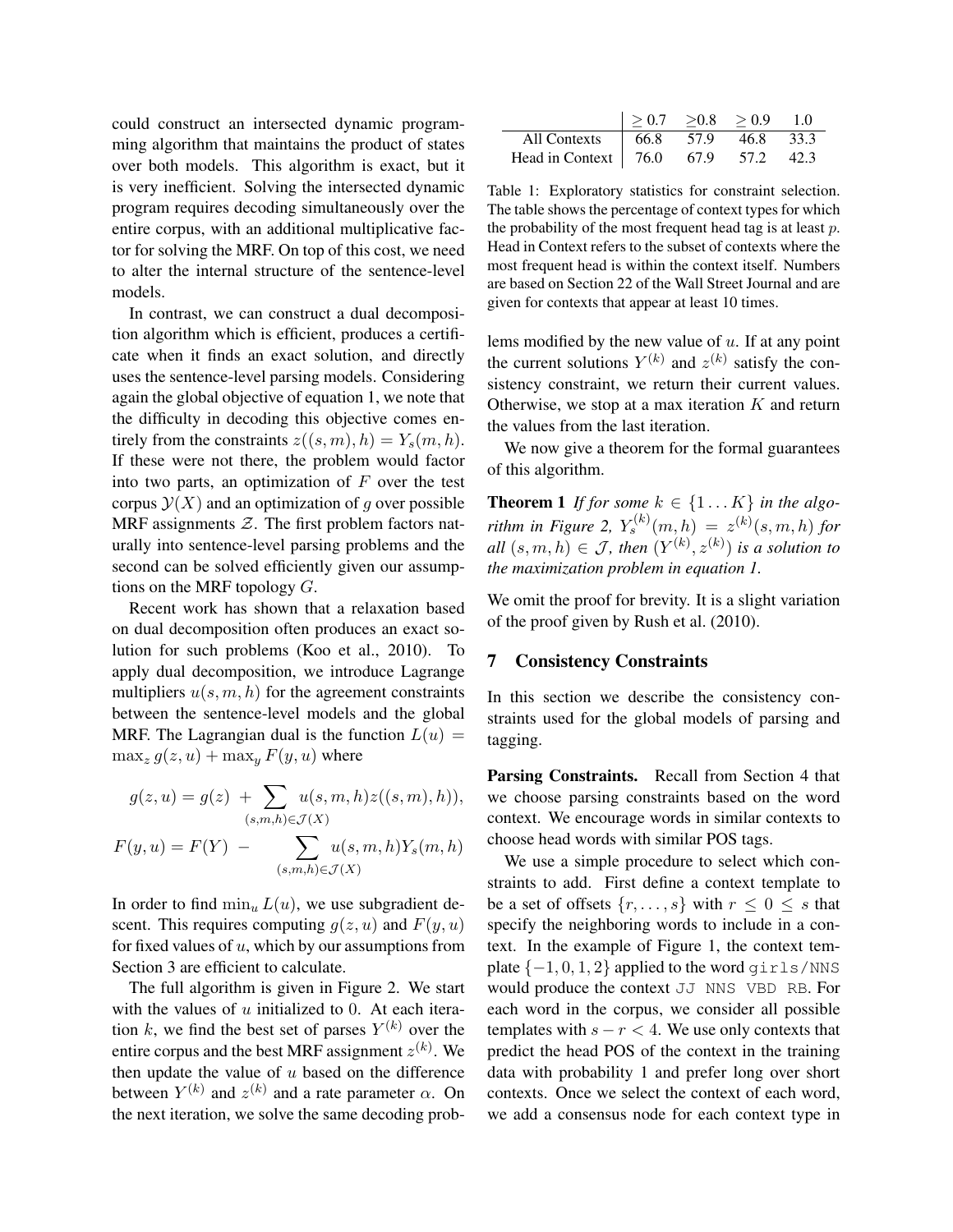the corpus. We connect each word node to its corresponding consensus node.

Local context does not fully determine the POS tag of the head word, but for certain contexts it provides a strong signal. Table 1 shows context statistics for English. For 46.8% of the contexts, the most frequent head tag is chosen  $\geq 90\%$  of the time. The pattern is even stronger for contexts where the most frequent head tag is within the context itself. In this case, for 57.2% of the contexts the most frequent head tag is chosen  $> 90\%$  of the time. Consequently, if more than one context can be selected for a word, we favor the contexts where the most frequent head POS is inside the context.

POS Tagging Constraints. For POS tagging, our constraints focus on words not observed in the training data. It is well-known that each word type appears only with a small number of POS tags. In Section 22 of the WSJ corpus, 96.35% of word types appear with a single POS tag.

In most test sets we are unlikely to see an unknown word more than once or twice. To fix this sparsity issue, we import additional unannotated sentences for each unknown word from the New York Times Section of the NANC corpus (Graff, 1995). These sentences give additional information for unknown word types.

Additionally, we note that morphologically related words often have similar POS tags. We can exploit this relationship by connecting related word types to the same consensus node. We experimented with various morphological variants and found that connecting a word type with the type generated by appending the suffix "s" was most beneficial. For each unknown word type, we also import sentences for its morphologically related words.

#### 8 Experiments and Results

We experiment in two common scenarios where parsing performance is reduced from the fully supervised, in-domain case. In domain adaptation, we train our model completely in one source domain and test it on a different target domain. In lightly supervised training, we simulate the case where only a limited amount of annotated data is available for a language.

|                                                  | Base | <b>ST</b> | Model               | $E$ R |
|--------------------------------------------------|------|-----------|---------------------|-------|
| $WSJ \rightarrow QTB \parallel 89.63 \mid 89.99$ |      |           | $\vert 90.43 \vert$ | 7.7   |
| OTB $\rightarrow$ WSJ   74.89   74.97            |      |           | 75.76               | 3.5   |

Table 2: Dependency parsing UAS for domain adaptation. WSJ is the Penn TreeBank. QTB is the Question-Bank. ER is error reduction. Results are significant using the sign test with  $p \leq 0.05$ .

Data for Domain Adaptation We perform domain adaptation experiments in English using the WSJ PennTreebank (Marcus et al., 1993) and the QuestionBank (QTB) (Judge et al., 2006). In the  $WSJ \rightarrow QTB$  scenario, we train on sections 2-21 of the WSJ and test on the entire QTB (4000 questions). In the QTB  $\rightarrow$  WSJ scenario, we train on the entire QTB and test on section 23 of the WSJ.

Data for Lightly Supervised Training For all English experiments, our data was taken from the WSJ PennTreebank: training sentences from Section 0, development sentences from Section 22, and test sentences from Section 23. For experiments in Bulgarian, German, Japanese, and Spanish, we use the CONLL-X data set (Buchholz and Marsi, 2006) with training data taken from the official training files. We trained the sentence-level models with 50-500 sentences. To verify the robustness of our results, our test sets consist of the official test sets augmented with additional sentences from the official training files such that each test file consists of 25,000 words. Our results on the official test sets are very similar to the results we report and are omitted for brevity.

**Parameters** The model parameters,  $\delta_1$ ,  $\delta_2$ , and  $\delta_3$ of the scoring function (Section 4) and  $\alpha$  of the Lagrange multipliers update rule (Section 6), were tuned on the English development data. In our dual decomposition inference algorithm, we use  $K =$ 200 maximum iterations and tune the decay rate following the protocol described by Koo et al. (2010).

Sentence-Level Models For dependency parsing we utilize the second-order projective MST parser (McDonald et al.,  $2005$ )<sup>1</sup> with the gold-standard POS tags of the corpus. For POS tagging we use the Stanford POS tagger (Toutanova et al.,  $2003$ )<sup>2</sup>.

<sup>1</sup> http://sourceforge.net/projects/mstparser/

<sup>2</sup> http://nlp.stanford.edu/software/tagger.shtml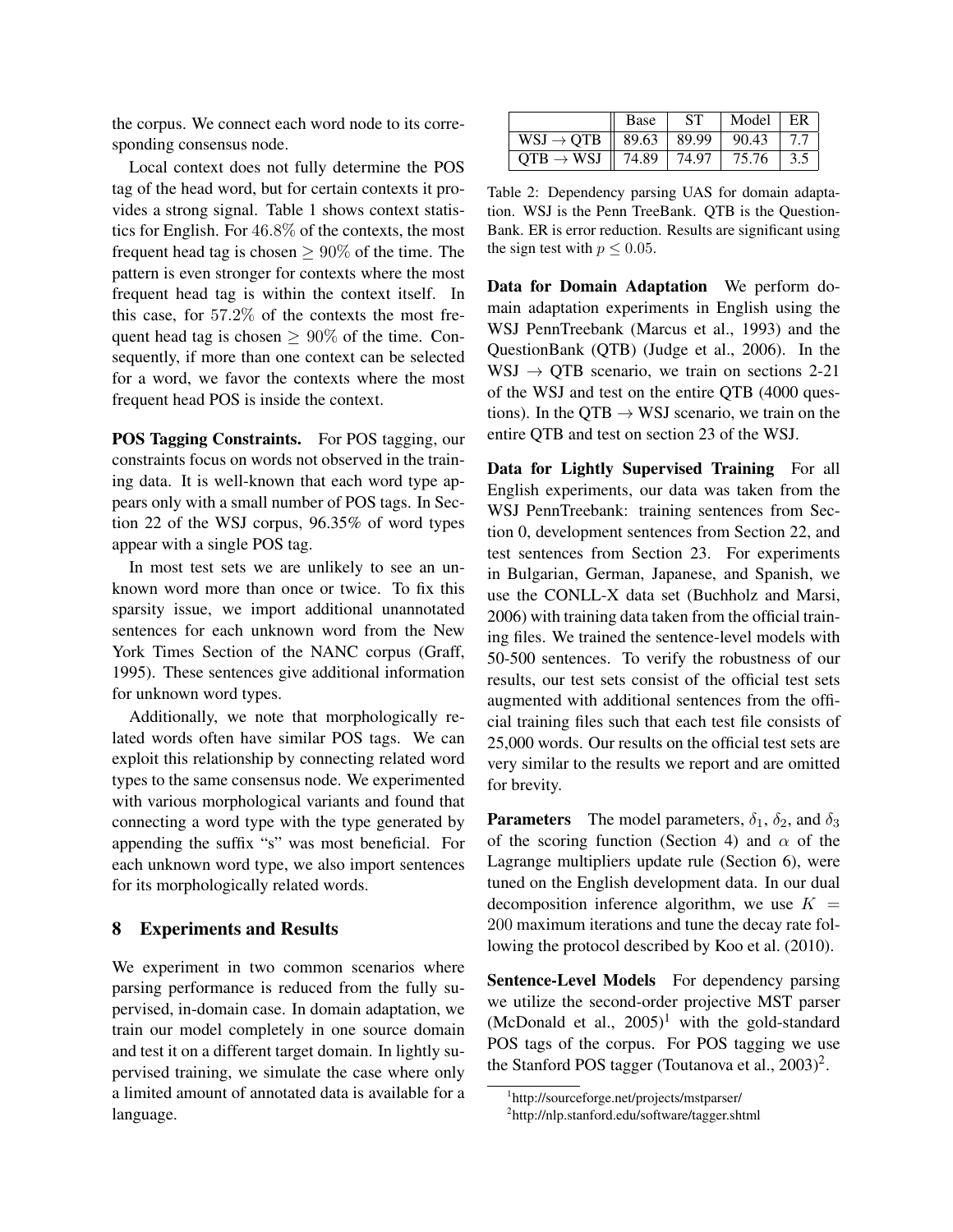|     |       | 100<br>50 |               | 200   |           |              | 500   |       |              |       |           |              |
|-----|-------|-----------|---------------|-------|-----------|--------------|-------|-------|--------------|-------|-----------|--------------|
|     | Base  | SТ        | Model (ER)    | Base  | <b>ST</b> | Model (ER)   | Base  | SТ    | Model (ER)   | Base  | <b>ST</b> | Model (ER)   |
| Jap | 79.10 | 80.19     | 81.78 (12.82) | 81.53 | 81.59     | 83.09 (8.45) | 84.84 | 85.05 | 85.50 (4.35) | 87.14 | 87.24     | 87.44 (2.33) |
| Eng | 69.60 | 69.73     | 71.62 (6.64)  | 73.97 | 74.01     | 75.27 (4.99) | 77.67 | 77.68 | 78.69 (4.57) | 81.83 | 81.90     | 82.18 (1.93) |
| Spa | 71.67 | 71.72     | 73.19 (5.37)  | 74.53 | 74.63     | 75.41 (3.46) | 77.11 | 77.09 | 77.44 (1.44) | 79.97 | 79.88     | 80.04 (0.35) |
| Bul | 71.10 | 70.59     | 72.13 (3.56)  | 73.35 | 72.96     | 74.61 (4.73) | 75.38 | 75.54 | 76.17 (3.21) | 81.95 | 81.75     | 82.18 (1.27) |
| Ger | 68.21 | 68.28     | 68.83 (1.95)  | 72.19 | 72.29     | 72.76 (2.05) | 74.34 | 74.45 | 74.95(2.4)   | 77.20 | 77.09     | 77.51 (1.4)  |

Table 3: Dependency parsing UAS by size of training set and language. English data is from the WSJ. Bulgarian, German, Japanese, and Spanish data is from the CONLL-X data sets. Base is the second-order, projective dependency parser of McDonald et al. (2005). ST is a self-training model based on Reichart and Rappoport (2007). Model is the same parser augmented with inter-sentence constraints. ER is error reduction. Using the sign test with  $p \le 0.05$ , all 50, 100, and 200 results are significant, as are Eng and Ger 500.

| 50   |                                                                                              | 100 |  | <b>200</b> |                                                                  | 500 |  |
|------|----------------------------------------------------------------------------------------------|-----|--|------------|------------------------------------------------------------------|-----|--|
| Base |                                                                                              |     |  |            | Model (ER)   Base Model (ER)   Base Model (ER)   Base Model (ER) |     |  |
|      | Acc   79.67 81.77 (10.33)   85.42 86.37 (6.52)   88.63 89.37 (6.51)   91.59 91.98 (4.64)     |     |  |            |                                                                  |     |  |
|      | Unk $\parallel$ 62.88 67.16 (11.53) 71.10 73.32 (7.68) 75.82 78.07 (9.31) 80.67 82.28 (8.33) |     |  |            |                                                                  |     |  |

Table 4: POS tagging accuracy. Stanford POS tagger refers to the maximum entropy trigram tagger of Toutanova et al. (2003). Our inter-sentence POS tagger augments this baseline with global constraints. ER is error reduction. All results are significant using the sign test with  $p \leq 0.05$ .

Evaluation and Baselines To measure parsing performance, we use unlabeled attachment score (UAS) given by the CONLL-X dependency parsing shared task evaluation script (Buchholz and Marsi, 2006). We compare the accuracy of dependency parsing with global constraints to the sentence-level dependency parser of McDonald et al. (2005) and to a self-training baseline (Steedman et al., 2003; Reichart and Rappoport, 2007). The parsing baseline is equivalent to a single round of dual decomposition. For the self-training baseline, we parse the test corpus, append the labeled test sentences to the training corpus, train a new parser, and then re-parse the test set. We run this procedure for a single iteration.

For POS tagging we measure token level POS accuracy for all the words in the corpus and also for unknown words (words not observed in the training data). We compare the accuracy of POS tagging with global constraints to the accuracy of the Stanford POS tagger<sup>3</sup>.

Domain Adaptation Accuracy Results are presented in Table 2. The constrained model reduces the error of the baseline on both cases. Note that when the base parser is trained on the WSJ corpus its UAS performance on the QTB is 89.63%. Yet, the constrained model is still able to reduce the baseline error by 7.7%.

Lightly Supervised Accuracy The parsing results are given in Table 3. Our model improves over the baseline parser and self-training across all languages and training set sizes. The best results are for Japanese and English with error reductions of 2.33 – 12.82% and 1.93 – 6.64% respectively. The self-training baseline achieves small gains on some languages, but generally performs similarly to the standard parser.

The POS tagging results are given in Table 4. Our model improves over the baseline tagger for the entire training size range. For 50 training sentences we reduce 10.33% of the overall error, and 11.53% of the error on unknown words. Although the tagger performance substantially improves when the training set grows to 500 sentences, our model still provides an overall error reduction of 4.64% and of 8.33% for unknown words.

## 9 Discussion

Efficiency Since dual decomposition often requires hundreds of iterations to converge, a naive implementation would be orders of magnitude slower than the underlying sentence-level model. We use two techniques to speed-up the algorithm.

First, we follow Koo et al. (2010) and use lazy decoding as part of dual decomposition. At each iteration k, we cache the result of the MRF  $z^{(k)}$  and set of parse tree  $Y^{(k)}$ . In the next iteration, we only

<sup>&</sup>lt;sup>3</sup>We do not run self-training for POS tagging as it has been shown unuseful for this application (Clark et al., 2003).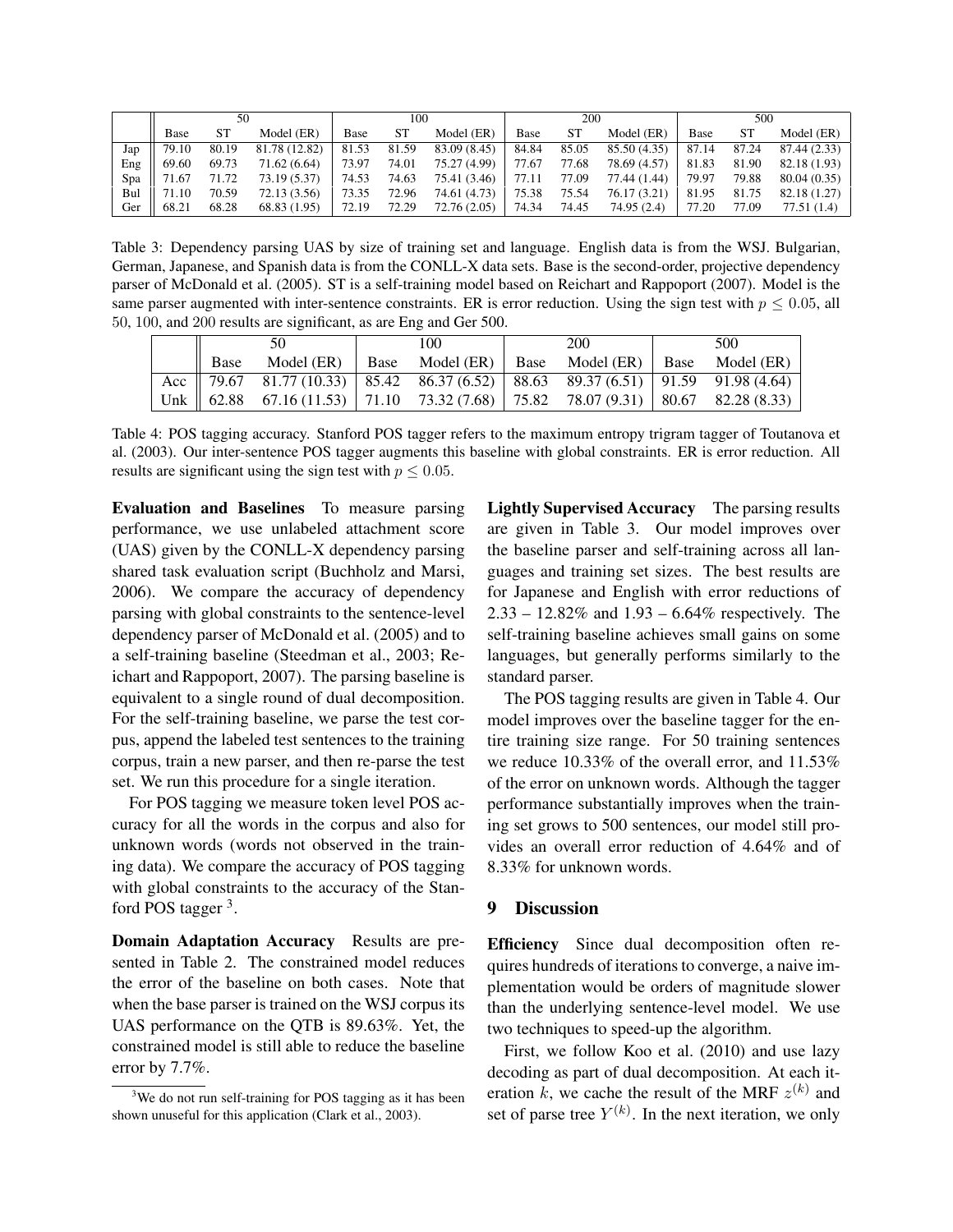

Figure 3: Efficiency of dependency parsing decoding for three languages. The plot shows the speed of each iteration of the subgradient algorithm relative to a round of unconstrained parsing.

| <b>Most Effective Contexts</b> |                       |  |  |  |  |
|--------------------------------|-----------------------|--|--|--|--|
| $WSJ \rightarrow QTB$          | $QTB \rightarrow WSI$ |  |  |  |  |
| WRB VBP                        | VBD NN NN ,           |  |  |  |  |
| DT JJS NN <b>IN</b>            | IN PRP VBZ            |  |  |  |  |
| VBP PRP VB                     | JJ JJ NN ,            |  |  |  |  |
| DT NN NN VB                    | TN <b>JJ</b> JJ NN    |  |  |  |  |
| RBS JJ NN IN                   | NN POS NN NN          |  |  |  |  |

Table 5: The five most effective constraint contexts from the domain adaptation experiments. The bold POS tag indicates the modifier word of the context.



Figure 4: Subset of sentences with the context **WRB** VBP from  $WSJ \rightarrow QTB$  domain adaptation. In the first round, the parser chooses VBN for the first sentence, which is inconsistent with similar contexts. The constraints correct this choice in later rounds.

recompute the solution  $Y_s^*$  for a sentence s if the weight  $u(s, m, h)$  for some  $m, h$  was updated. A similar technique is applied to the MRF.

Second, during the first iteration of the algorithm we apply max-marginal based pruning using the threshold defined by Weiss and Taskar (2010). This produces a pruned hypergraph for each sentence, which allows us to avoid recomputing parse features and to solve a simplified search problem.

To measure efficiency, we compare the time spent in dual decomposition to the speed of unconstrained inference. Across experiments, the mean dual decomposition time is 1.71 times the cost of unconstrained inference. Figure 3 shows how this time is spent after the first iteration. The early iterations are around 1% of the total cost, and because of lazy decoding this quickly drops to almost nothing.

Exactness To measure exactness, we count the number of sentences for which we should remove the constraints in order for the model to reach convergence. For dependency parsing, across languages removing constraints on 0.6% of sentences yields exact convergence. Removing these constraints has very little effect on the final outcome of the model. For POS tagging, the algorithm finds an exact solution after removing constraints from 0.2% of the sentences.

Constraint Analysis We can also look at the number, size, and outcome of the constraints chosen in the experiments. In the lightly supervised experiments, the average number of constraints is 3298 for 25000 tokens, where the median constraint connects 19 different tokens. Of these constraints around 70% are active (non-NULL). The domain adaptation experiments have a similar number of constraints with around 75% of constraints active. In both experiments many of the constraints are found to be consistent after the first iteration, but as Figure 3 implies, other constraints take multiple iterations to converge.

Qualitative Analysis In order to understand why these simple consistency constraints are effective, we take a qualitative look at the the domain adaptation experiments on the QuestionBank. Table 5 ranks the five most effective contextual constraints from both experiments. For the WSJ  $\rightarrow$  QTB experiment, the most effective constraint relates the inital question word with an adjacent verb. Figure 4 shows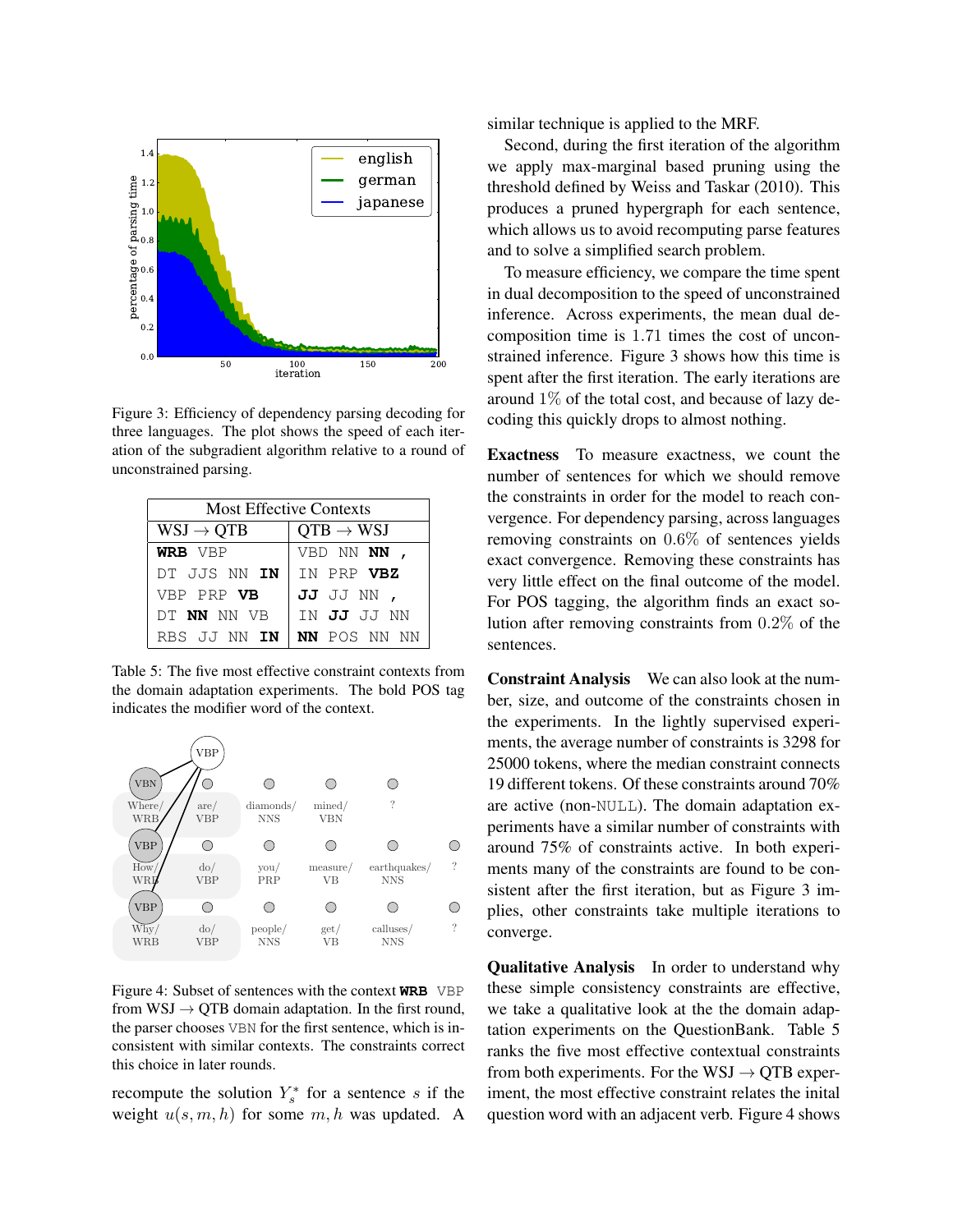sentences where this constraint applies in the QuestionBank. For the QTB  $\rightarrow$  WSJ experiment, the effective contexts are mostly long base noun phrases. These occur often in the WSJ but are rare in the simpler QuestionBank sentences.

# 10 Conclusion

In this work we experiment with inter-sentence consistency constraints for dependency parsing and POS tagging. We have proposed a corpus-level objective that augments sentence-level models with such constraints and described an exact and efficient dual decomposition algorithm for its decoding. In future work, we intend to explore efficient techniques for joint parameter learning for both the global MRF and the local models.

Acknowledgments Columbia University gratefully acknowledges the support of the Defense Advanced Research Projects Agency (DARPA) Machine Reading Program under Air Force Research Laboratory (AFRL) prime contract no. FA8750-09-C-0181. Any opinions, findings, and conclusions or recommendations expressed in this material are those of the author(s) and do not necessarily reflect the view of DARPA, AFRL, or the US government. Alexander Rush was supported by a National Science Foundation Graduate Research Fellowship.

#### References

- Y. Altun and D. Mcallester. 2005. Maximum margin semi-supervised learning for structured variables. In *NIPS*.
- M. Belkin, P. Niyogi, and V. Sindhwani. 2005. On manifold regularization. In *AISTATS*.
- John Blitzer and Hal Daume. 2010. Icml 2010 tutorial on domain adaptation. In *ICML*.
- U. Brefeld and T. Scheffer. 2006. Semi-supervised learning for structured output variables. In *ICML*.
- S. Buchholz and E. Marsi. 2006. CoNLL-X shared task on multilingual dependency parsing. In *CoNLL*.
- R.C. Bunescu and R.J. Mooney. 2004. Collective information extraction with relational markov networks. In *ACL*.
- J.C.K Cheung and G. Penn. 2010. Utilizing extrasentential context for parsing. In *EMNLP*.
- Stephen Clark, James Curran, and Miles Osborne. 2003. Bootstrapping pos taggers using unlabelled data. In *CoNLL*.
- A. Dubey, F. Keller, and P. Sturt. 2009. A probabilistic corpus-based model of parallelism. *Cognition*, 109(2):193–210.
- Jenny Rose Finkel and Christopher Manning. 2009. Hierarchical bayesian domain adaptation. In *NAACL*.
- J.R. Finkel, T. Grenager, and C. Manning. 2005. Incorporating non-local information into information extraction systems by gibbs sampling. In *ACL*.
- K. Ganchev, J. Graça, J. Gillenwater, and B. Taskar. 2010. Posterior Regularization for Structured Latent Variable Models. *Journal of Machine Learning Research*, 11:2001–2049.
- J. Gillenwater, K. Ganchev, J. Graca, F. Pereira, and B. Taskar. 2010. Sparsity in dependency grammar induction. In *Proceedings of the ACL Conference Short Papers*.
- A. Globerson and T. Jaakkola. 2007. Fixing maxproduct: Convergent message passing algorithms for map lp-relaxations. In *NIPS*.
- D. Graff. 1995. North american news text corpus. *Linguistic Data Consortium*, LDC95T21.
- Rahul Gupta, Sunita Sarawagi, and Ajit A. Diwan. 2010. Collective inference for extraction mrfs coupled with symmetric clique potentials. *JMLR*.
- R. Hwa. 2004. Sample selection for statistical parsing. *Computational Linguistics*, 30(3):253–276.
- John Judge, Aoife Cahill, and Josef van Genabith. 2006. Questionbank: Creating a corpus of parse-annotated questions. In *ACL-COLING*.
- D. Koller and N. Friedman. 2009. *Probabilistic Graphical Models: Principles and Techniques*. MIT Press.
- N. Komodakis, N. Paragios, and G. Tziritas. 2007. MRF optimization via dual decomposition: Messagepassing revisited. In *ICCV*.
- T. Koo, A.M. Rush, M. Collins, T. Jaakkola, and D. Sontag. 2010. Dual decomposition for parsing with nonprojective head automata. In *EMNLP*.
- Matthew Lease and Eugene Charniak. 2005. Parsing biomedical literature. In *IJCNLP*.
- P. Liang, M. I. Jordan, and D. Klein. 2009. Learning from measurements in exponential families. In *ICML*.
- G.S. Mann and A. McCallum. Generalized expectation criteria for semi-supervised learning with weakly labeled data. *Journal of Machine Learning Research*, 11:955–984.
- G.S. Mann and A. McCallum. 2007. Simple, robust, scalable semi-supervised learning via expectation regularization. In *ICML*.
- M.P. Marcus, M.A. Marcinkiewicz, and B. Santorini. 1993. Building a large annotated corpus of english: The penn treebank. *Computational linguistics*, 19(2):313–330.